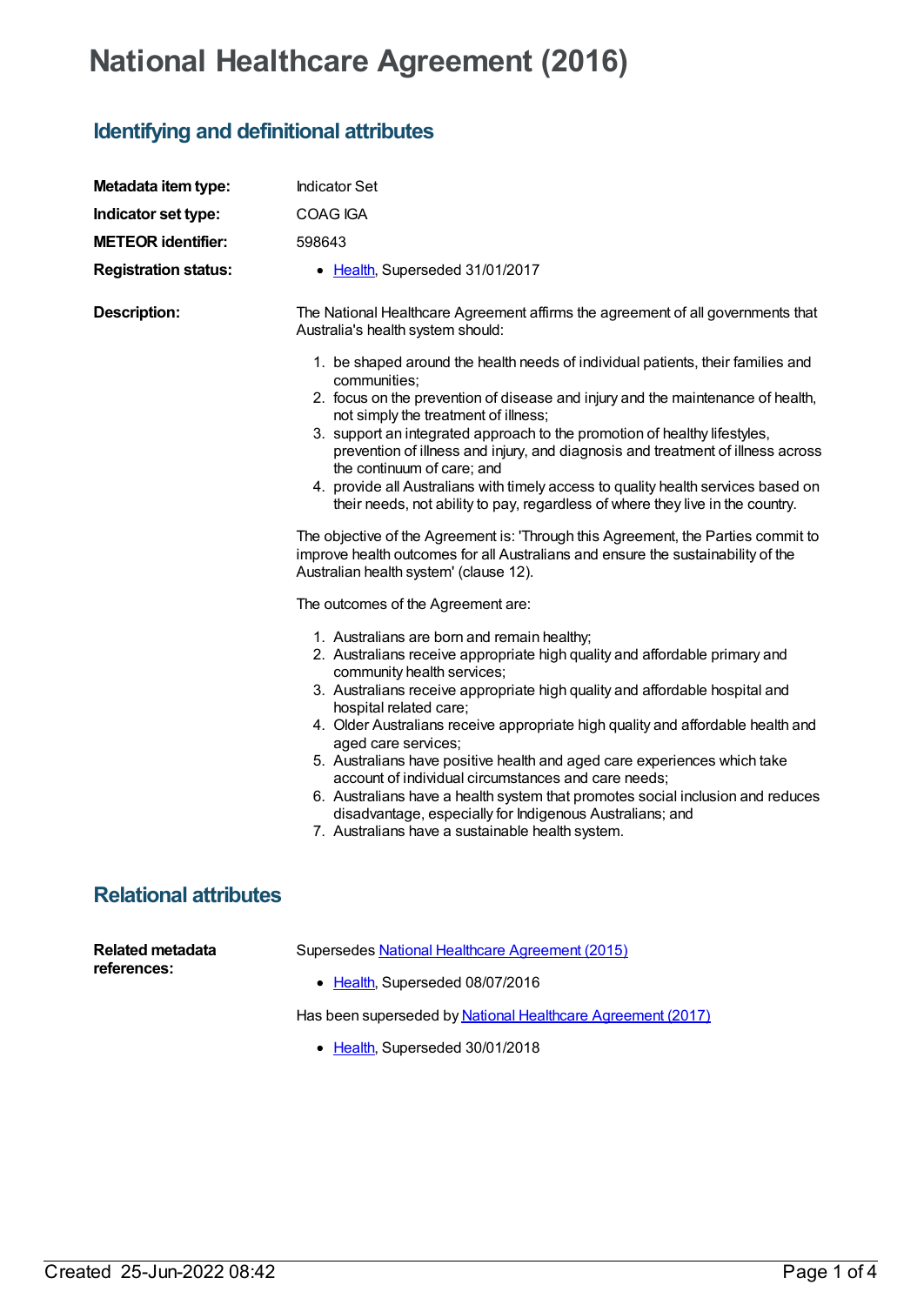| Outcome areas linked to<br>this Indicator set: | Aged CareHealth, Standard 07/07/2010                                                                                                                                                                                                                                                                  |
|------------------------------------------------|-------------------------------------------------------------------------------------------------------------------------------------------------------------------------------------------------------------------------------------------------------------------------------------------------------|
|                                                | Hospital and Related CareHealth, Standard 07/07/2010<br>National Health Performance Authority (retired), Retired 01/07/2016                                                                                                                                                                           |
|                                                | Patient ExperienceHealth, Standard 07/07/2010                                                                                                                                                                                                                                                         |
|                                                | PreventionHealth, Standard 07/07/2010                                                                                                                                                                                                                                                                 |
|                                                | Primary and Community HealthHealth, Standard 07/07/2010                                                                                                                                                                                                                                               |
|                                                | SustainabilityHealth, Standard 07/07/2010                                                                                                                                                                                                                                                             |
| Indicators linked to this<br>Indicator set:    | National Healthcare Agreement: PB a–Better health: close the life expectancy gap<br>for Indigenous Australians within a generation, 2016<br>Health, Superseded 31/01/2017                                                                                                                             |
|                                                | National Healthcare Agreement: PB b-Better health: halve the mortality gap for<br>Indigenous children under five by 2018, 2016<br>Health, Superseded 31/01/2017                                                                                                                                       |
|                                                | National Healthcare Agreement: PB c-Better health: reduce the age-adjusted<br>prevalence rate for Type 2 diabetes to 2000 levels (equivalent to a national<br>prevalence rate (for 25 years and over) of 7.1 per cent) by 2023, 2016<br>Health, Superseded 31/01/2017                                 |
|                                                | National Healthcare Agreement: PB d-Better health: by 2018, increase by five<br>percentage points the proportion of Australian adults and children at a healthy body<br>weight, over the 2009 baseline, 2016<br>Health, Superseded 31/01/2017                                                         |
|                                                | National Healthcare Agreement: PB e-Better health: by 2018, reduce the national<br>smoking rate to 10 per cent of the population and halve the Indigenous smoking<br>rate over the 2009 baseline, 2016<br>Health, Superseded 31/01/2017                                                               |
|                                                | National Healthcare Agreement: PB f-By 2014-15, improve the provision of<br>primary care and reduce the proportion of potentially preventable hospital<br>admissions by 7.6 per cent over the 2006-07 baseline to 8.5 per cent of total<br>hospital admissions, 2016<br>Health, Superseded 31/01/2017 |
|                                                | National Healthcare Agreement: PB g-Better health services: the rate of<br>Staphylococcus aureus (including MRSA) bacteraemia is no more than 2.0 per<br>10,000 occupied bed days for acute care public hospitals by 2011-12 in each<br>state and territory, 2016<br>Health, Superseded 04/08/2016    |
|                                                | National Healthcare Agreement: P101-Proportion of babies born of low birth<br>weight, 2016<br>Health, Superseded 31/01/2017                                                                                                                                                                           |
|                                                | National Healthcare Agreement: PI02-Incidence of selected cancers, 2016<br>Health, Superseded 31/01/2017                                                                                                                                                                                              |
|                                                | National Healthcare Agreement: PI03-Prevalence of overweight and obesity, 2016<br>Health, Superseded 31/01/2017                                                                                                                                                                                       |
|                                                | National Healthcare Agreement: PI04-Rates of current daily smokers, 2016<br>Health, Superseded 31/01/2017                                                                                                                                                                                             |
|                                                | National Healthcare Agreement: PI05-Levels of risky alcohol consumption, 2016<br>Health, Superseded 31/01/2017                                                                                                                                                                                        |
|                                                | National Healthcare Agreement: PI06-Life expectancy, 2016<br>Health, Superseded 31/01/2017                                                                                                                                                                                                            |
|                                                | National Healthcare Agreement: PI07-Infant and young child mortality rate, 2016<br>Health, Superseded 31/01/2017                                                                                                                                                                                      |
|                                                | National Healthcare Agreement: PI08-Major causes of death, 2016<br>Health, Superseded 31/01/2017                                                                                                                                                                                                      |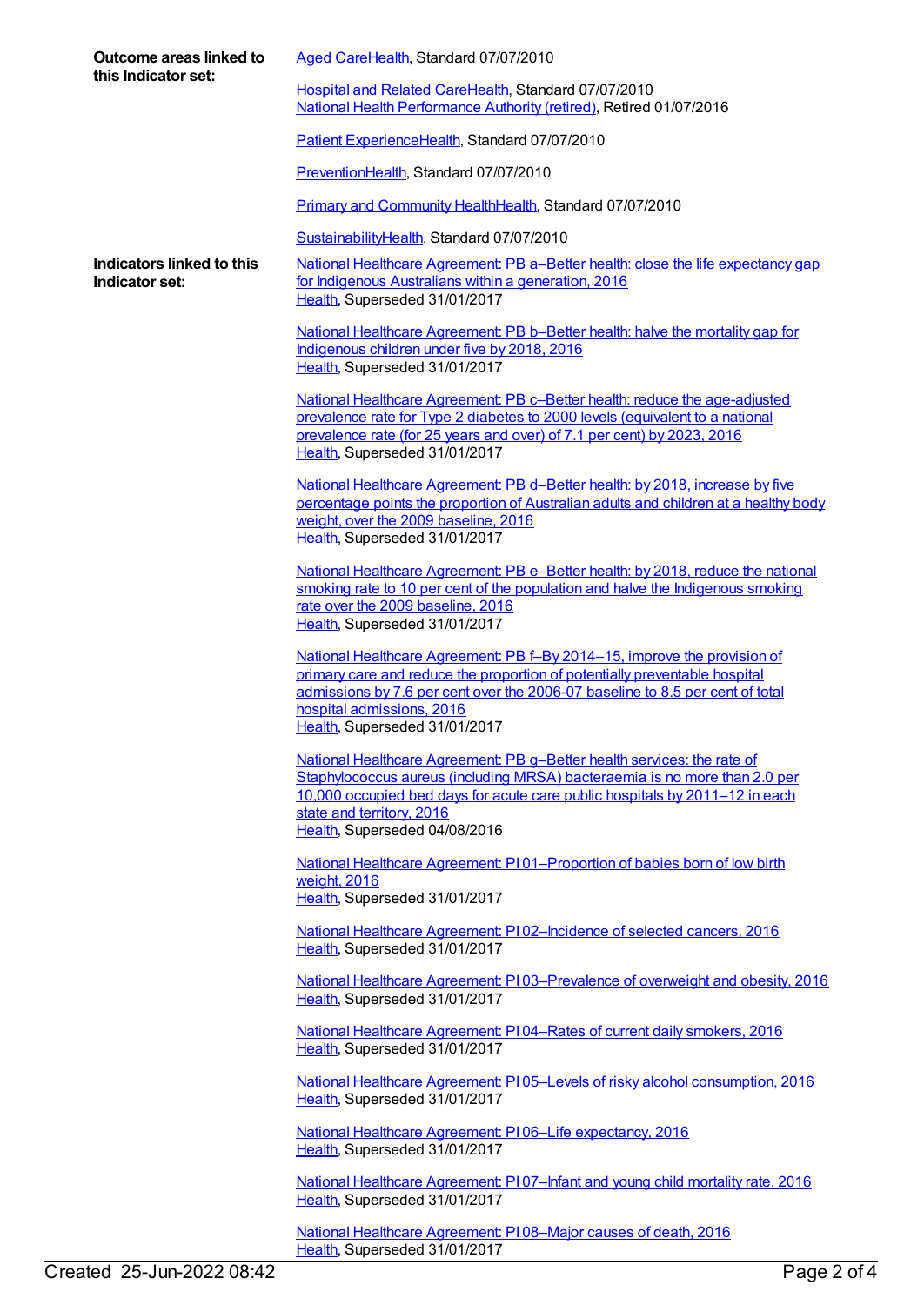National Healthcare Agreement: PI [09–Incidence](https://meteor.aihw.gov.au/content/598799) of heart attacks (acute coronary events), 2016 [Health](https://meteor.aihw.gov.au/RegistrationAuthority/12), Superseded 31/01/2017

National Healthcare Agreement: PI [10–Prevalence](https://meteor.aihw.gov.au/content/598762) of Type 2 diabetes, 2016 [Health](https://meteor.aihw.gov.au/RegistrationAuthority/12), Superseded 31/01/2017

National Healthcare Agreement: PI [11–Proportion](https://meteor.aihw.gov.au/content/598760) of adults with very high levels of psychological distress, 2016 [Health](https://meteor.aihw.gov.au/RegistrationAuthority/12), Superseded 31/01/2017

National Healthcare [Agreement:](https://meteor.aihw.gov.au/content/598758) PI 12–Waiting times for GPs, 2016 [Health](https://meteor.aihw.gov.au/RegistrationAuthority/12), Superseded 31/01/2017

National Healthcare [Agreement:](https://meteor.aihw.gov.au/content/602211) PI 13–Waiting times for public dentistry, 2016 [Health](https://meteor.aihw.gov.au/RegistrationAuthority/12), Superseded 31/01/2017

National Healthcare [Agreement:](https://meteor.aihw.gov.au/content/598754) PI 14–People deferring access to selected healthcare due to financial barriers, 2016 [Health](https://meteor.aihw.gov.au/RegistrationAuthority/12), Superseded 31/01/2017

National Healthcare Agreement: PI 15–Effective [management](https://meteor.aihw.gov.au/content/598752) of diabetes, 2016 [Health](https://meteor.aihw.gov.au/RegistrationAuthority/12), Superseded 31/01/2017

National Healthcare Agreement: PI [16–Potentially](https://meteor.aihw.gov.au/content/598750) avoidable deaths, 2016 [Health](https://meteor.aihw.gov.au/RegistrationAuthority/12), Superseded 31/01/2017

National Healthcare Agreement: PI [17–Treatment](https://meteor.aihw.gov.au/content/598748) rates for mental illness, 2016 [Health](https://meteor.aihw.gov.au/RegistrationAuthority/12), Superseded 31/01/2017

National Healthcare Agreement: PI 18–Selected potentially preventable [hospitalisations,](https://meteor.aihw.gov.au/content/598746) 2016 [Health](https://meteor.aihw.gov.au/RegistrationAuthority/12), Superseded 31/01/2017

National Healthcare Agreement: PI [19–Selected](https://meteor.aihw.gov.au/content/598744) potentially avoidable GP-type presentations to emergency departments, 2016 [Health](https://meteor.aihw.gov.au/RegistrationAuthority/12), Superseded 31/01/2017

National Healthcare Agreement: PI [20a–Waiting](https://meteor.aihw.gov.au/content/598742) times for elective surgery: waiting times in days, 2016 [Health](https://meteor.aihw.gov.au/RegistrationAuthority/12), Superseded 31/01/2017

National Healthcare Agreement: PI [20b–Waiting](https://meteor.aihw.gov.au/content/598740) times for elective surgery: proportion seen on time, 2016 [Health](https://meteor.aihw.gov.au/RegistrationAuthority/12), Superseded 04/08/2016

National Healthcare Agreement: PI [21a–Waiting](https://meteor.aihw.gov.au/content/598738) times for emergency hospital care: Proportion seen on time, 2016 [Health](https://meteor.aihw.gov.au/RegistrationAuthority/12), Superseded 31/01/2017

National Healthcare Agreement: PI [21b–Waiting](https://meteor.aihw.gov.au/content/598736) times for emergency hospital care: proportion of patients whose length of emergency department stay is less than or equal to four hours, 2016 [Health](https://meteor.aihw.gov.au/RegistrationAuthority/12), Superseded 04/08/2016

National Healthcare Agreement: PI [22–Healthcare](https://meteor.aihw.gov.au/content/598734) associated infections: Staphylococcus aureus bacteraemia, 2016 [Health](https://meteor.aihw.gov.au/RegistrationAuthority/12), Superseded 04/08/2016

National Healthcare Agreement: PI [23–Unplanned](https://meteor.aihw.gov.au/content/598732) hospital readmission rates, 2016 [Health](https://meteor.aihw.gov.au/RegistrationAuthority/12), Superseded 31/01/2017

National Healthcare Agreement: PI [24–Survival](https://meteor.aihw.gov.au/content/598730) of people diagnosed with notifiable cancers, 2016 [Health](https://meteor.aihw.gov.au/RegistrationAuthority/12), Superseded 31/01/2017

National Healthcare [Agreement:](https://meteor.aihw.gov.au/content/598728) PI 25–Rate of community follow up within first seven days of discharge from a psychiatric admission, 2016 [Health](https://meteor.aihw.gov.au/RegistrationAuthority/12), Superseded 31/01/2017